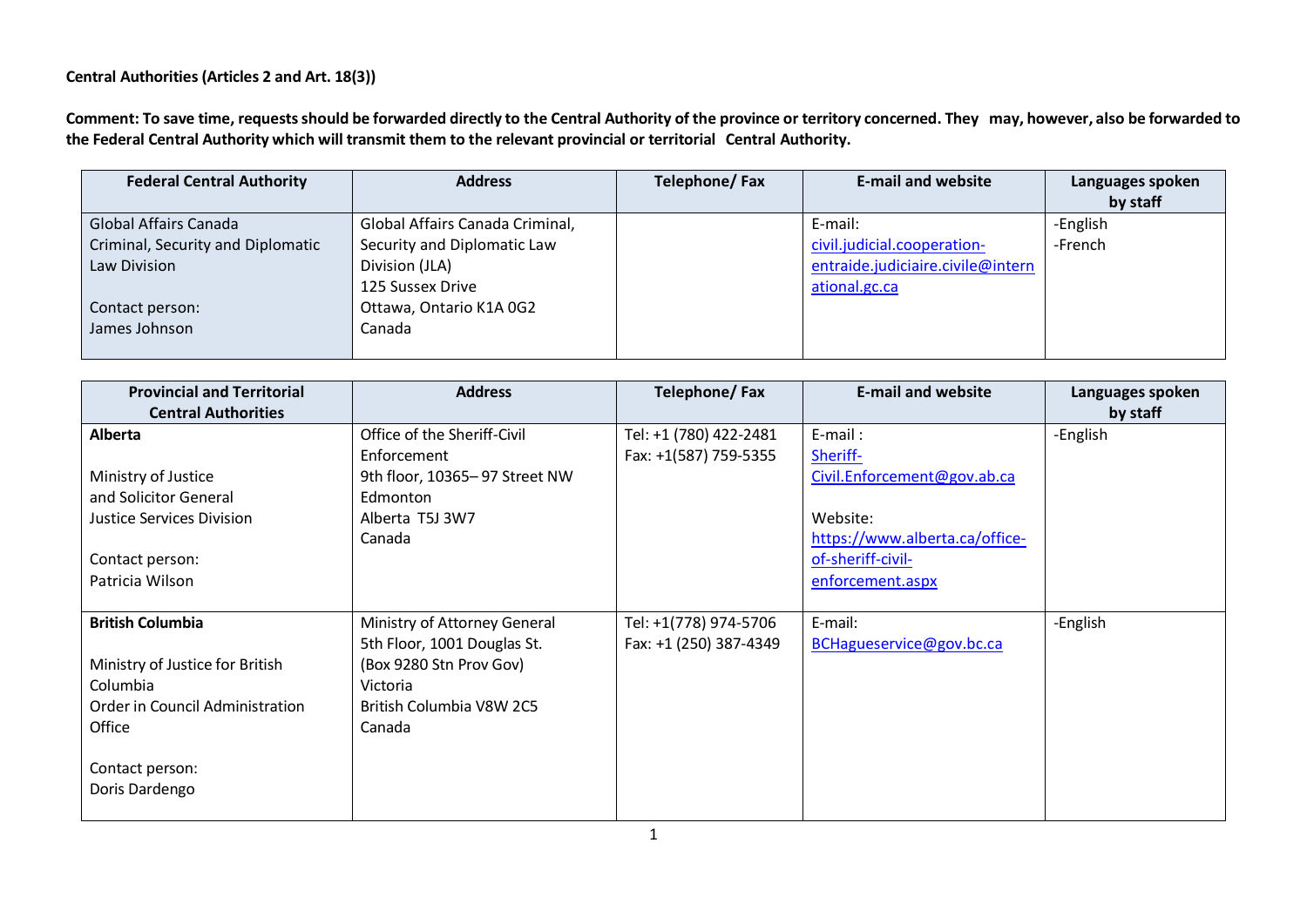| <b>Provincial and Territorial</b><br><b>Central Authorities</b>                                                                                     | <b>Address</b>                                                                                                                                                                                                                                                                                 | Telephone/Fax                                    | <b>E-mail and website</b>        | Languages spoken<br>by staff |
|-----------------------------------------------------------------------------------------------------------------------------------------------------|------------------------------------------------------------------------------------------------------------------------------------------------------------------------------------------------------------------------------------------------------------------------------------------------|--------------------------------------------------|----------------------------------|------------------------------|
| Manitoba<br>Manitoba Department of Justice<br>Director of Civil Legal Services<br>Contact person:<br>David Gisser, Counsel                          | Manitoba Department of Justice<br>c/o Director of Civil Legal Services<br>Suite 730 - 405 Broadway<br>Winnipeg, Manitoba<br><b>R3C3L6</b><br>Canada                                                                                                                                            | Tel: +1 (204) 945-2832<br>Fax: +1 (204) 948-2041 | Email:<br>david.gisser@gov.mb.ca | -English<br>-French          |
| <b>New Brunswick</b><br>Office of the Attorney General<br>of New Brunswick Director of Legal<br>Services<br>Contact person:<br>Maia Deveau, Counsel | Mailing address:<br>Office of the Attorney General of<br>New Brunswick<br>c/o Director of Legal Services<br>Chancery Place,<br>P.O Box 6000<br>Frederiction, New Brunswick E3B<br>5H1<br>Canada<br>Street address: Chancery Place,<br>675 King Street<br>Frederiction, New Brunswick<br>Canada | Tel: +1 (506) 453-2222<br>Fax: +1 (506) 453-3275 | Email:<br>maia.deveau@gnb.ca     | -English<br>-French          |
| <b>Newfoundland and Labrador</b><br>Department of Justice Government<br>of Newfoundland and Labrador<br>Contact person:<br>Kendra Wright, Counsel   | Department of Justice 4th Floor,<br>East Block, Confederation Building<br>Box 8700<br>St. John's, Newfoundland and<br>Labrador A1B 4J6<br>Canada                                                                                                                                               | Tel: +1 (709) 729-5942<br>Fax: +1 (709) 729-2129 | Email:<br>kendrawright@gov.nl.ca | -English                     |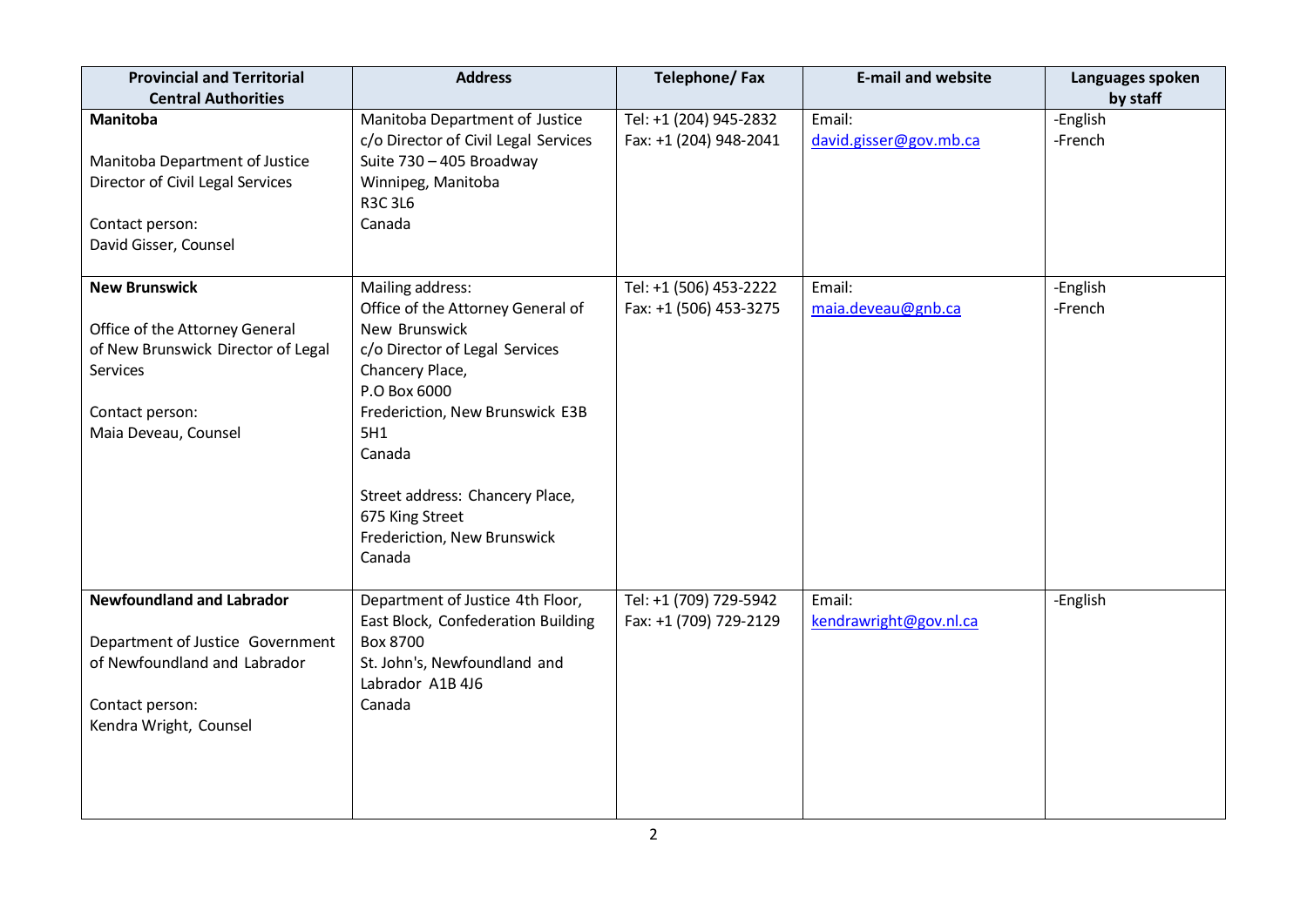| <b>Provincial and Territorial</b><br><b>Central Authorities</b>                                                                                 | <b>Address</b>                                                                                                                                                                                                                                                                                 | <b>Telephone/Fax</b>                             | <b>E-mail and website</b>            | Languages spoken<br>by staff |
|-------------------------------------------------------------------------------------------------------------------------------------------------|------------------------------------------------------------------------------------------------------------------------------------------------------------------------------------------------------------------------------------------------------------------------------------------------|--------------------------------------------------|--------------------------------------|------------------------------|
| <b>Northwest Territories</b><br>Department of Justice<br>Government of the<br>Northwest Territories<br>Contact person:<br>Brad Patzer, Director | Mailing address:<br>Department of Justice<br>Government of the<br>Northwest Territories PO<br><b>Box 1320</b><br>Yellowknife, Northwest<br>Territories X1A 2L9 Canada<br><b>Street Address:</b><br>4903 49th Street<br>Courthouse 4th Floor<br>Yellowknife, Northwest<br>Territories<br>Canada | Tel: +1 (867) 767-9257<br>Fax: +1 (867) 873-0234 | Email:<br>Brad Patzer@gov.nt.ca      | -English                     |
| <b>Nova Scotia</b><br>Attorney General of Nova Scotia<br>Legal Services Division<br>Contact person:<br><b>Edward Gores, Counsel</b>             | <b>Attorney General of Nova</b><br>Scotia Legal Services Division<br>1690 Hollis Street<br>P.O. Box 7 Halifax, Nova<br>Scotia B3J 2L6<br>Canada                                                                                                                                                | Tel: +1(902) 424-3297<br>Fax: +1 (902) 424-1730  | Email:<br>edward.gores@novascotia.ca | -English                     |
| <b>Nunavut</b><br>Clerk of the Nunavut Court of Justice<br><b>Court Services Division Department</b><br>of Justice Government of Nunavut        | Clerk of the Nunavut Court of<br>Justice<br><b>Court Services Division</b><br>Department of Justice<br>Government of Nunavut PO<br>BOX 297 Iqaluit,<br>Nunavut X0A 0H0<br>Canada                                                                                                               | Tel: +1 (867) 975-6100<br>Fax: +1 (867) 975-6550 | Email:<br>NCJ.Civil@gov.nu.ca        | -English                     |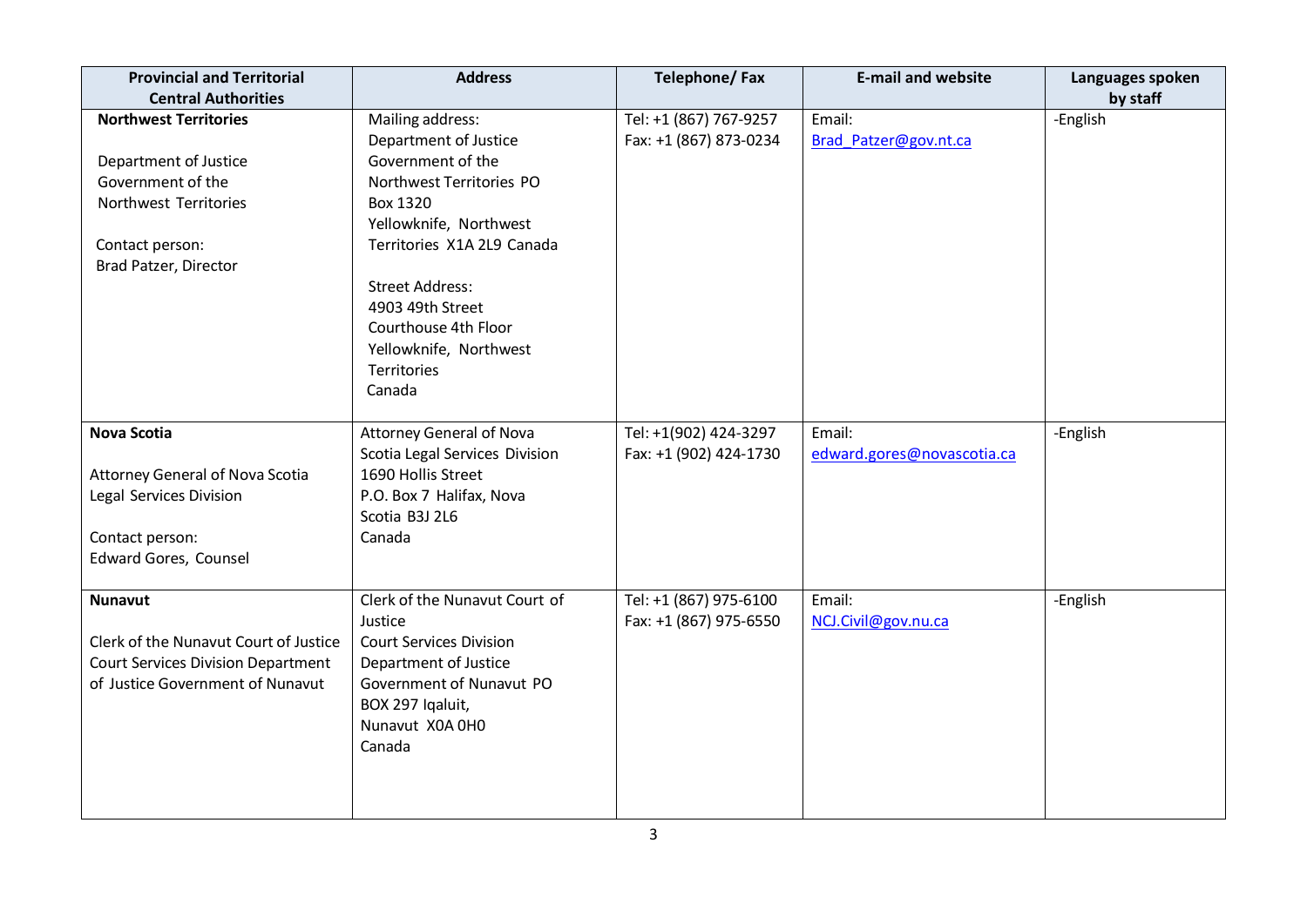| <b>Provincial and Territorial</b><br><b>Central Authorities</b>                                                                                                                                       | <b>Address</b>                                                                                                                                                                                                                                                                                                               | Telephone/Fax                                                                                                                  | <b>E-mail and website</b>                                                                                                                                                                                                              | Languages spoken<br>by staff                               |
|-------------------------------------------------------------------------------------------------------------------------------------------------------------------------------------------------------|------------------------------------------------------------------------------------------------------------------------------------------------------------------------------------------------------------------------------------------------------------------------------------------------------------------------------|--------------------------------------------------------------------------------------------------------------------------------|----------------------------------------------------------------------------------------------------------------------------------------------------------------------------------------------------------------------------------------|------------------------------------------------------------|
| <b>Ontario</b><br>Ministry of the Attorney General<br><b>Ontario Court of Justice</b>                                                                                                                 | Ministry of the Attorney<br>General<br>Ontario Court of Justice 393<br>Main Street Haileybury,<br>Ontario P0J 1K0<br>Canada                                                                                                                                                                                                  | Tel: +1 (705) 672-3395<br>Ext. 214<br>Fax: +1 (705) 672-3360                                                                   | Email:<br>HagueConvention@Ontario.ca                                                                                                                                                                                                   | -English<br>-French                                        |
| <b>Prince Edward Island</b><br><b>Attorney General of Prince</b><br>Edward Island Office of the<br>Deputy Minister<br>Contact person:<br>Mark E. Campbell, Counsel                                    | Mailing address:<br><b>Attorney General of Prince</b><br>Edward Island Office of the<br><b>Deputy Minister</b><br>P.O. Box 2000 Charlottetown,<br>Prince Edward Island C1A<br>7N8 Canada<br>Street address:<br>Fourth Floor, Shaw Building,<br>South, 95 Rochford Street<br>Charlottetown, Prince Edward<br>Island<br>Canada | Tel: +1 (902) 368-6522 /<br>+1 (902) 368-4557<br>Fax: +1 (902) 368-4563                                                        | Email:<br>mecampbell@gov.pe.ca                                                                                                                                                                                                         | -English                                                   |
| Québec<br>Direction des orientations, des<br>affaires législatives et de la<br>refonte<br>Entraide internationale<br>Ministère de la Justice<br>Contact persons:<br>Manon Durand,<br>France Rémillard | Central Authority for Québec<br>Direction des orientations, des<br>affaires législatives et de la<br>refonte<br>Entraide internationale<br>Ministère de la Justice 1200,<br>route de l'Église, 4 <sup>e</sup> étage<br>Québec (Québec) G1V 4M1<br>Canada                                                                     | Manon Durand:<br>Tel: +1 (418) 643-4808<br>ext. 20722<br>France Rémillard:<br>Tel: +1 (418) 644-7153<br>Fax: +1 (418) 528-9716 | Email:<br>Signification.lahaye@justice.g<br>ouv.gc.ca<br>Website<br>Demander à l'étranger la<br>signification ou la notification<br>d'actes du Québec en matière<br>civile ou commerciale -<br>Ministère de la justice<br>(gouv.gc.ca) | -Manon Durand:<br>French<br>- France Rémillard:<br>English |